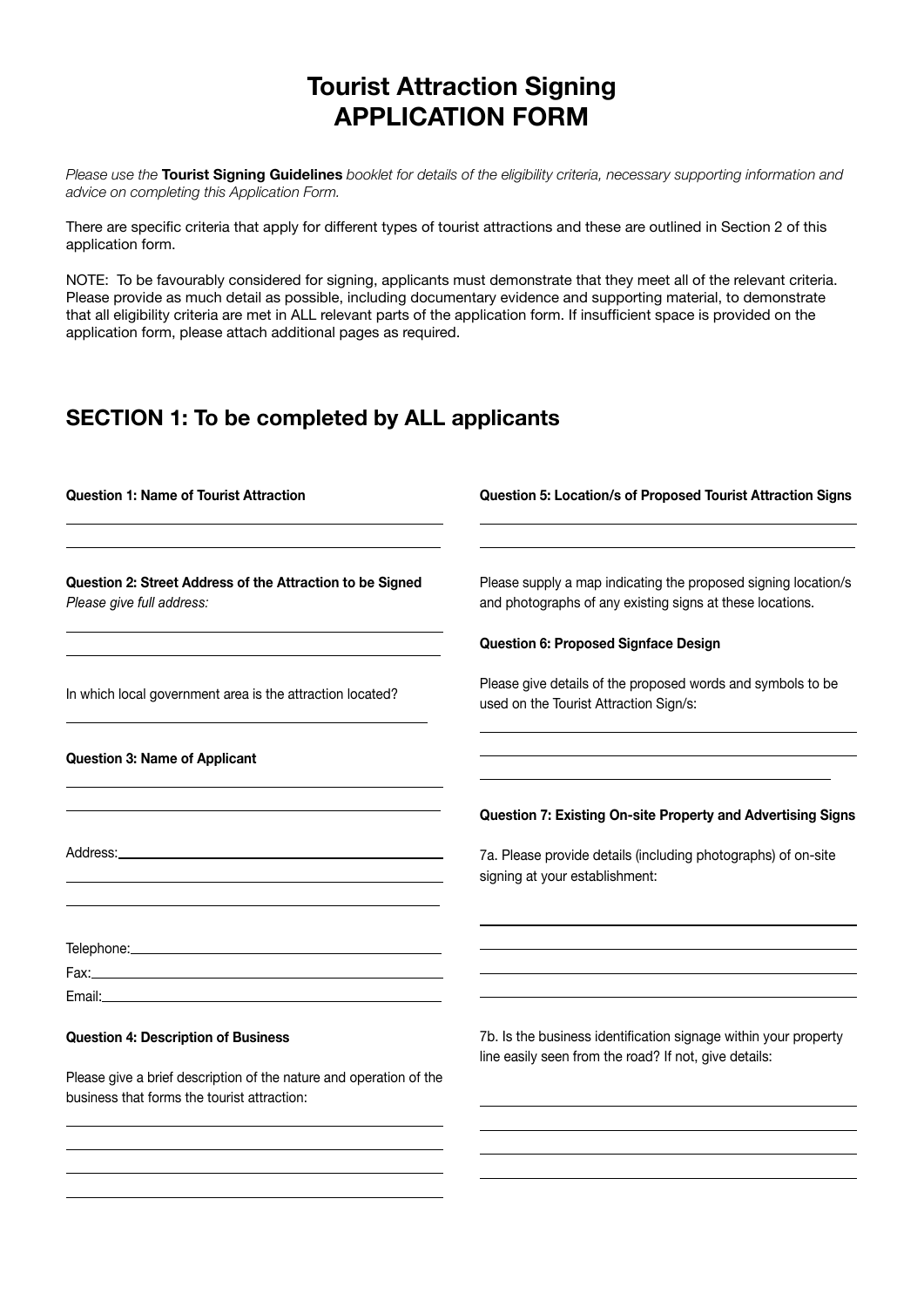7c. Are there any existing off-site advertising signs (temporary or permanent, such as A frame signs) relating to the facilities?

o Yes

 $\Box$  No

 $\overline{a}$  $\overline{a}$  $\overline{a}$ 

If yes, please give details including location and photographs:

7d. Are there any existing signs which will become redundant and/or could be removed if new signs are approved?

o Yes

 $\Box$  No

 $\overline{a}$  $\overline{a}$ 

If yes, please give details:

#### Question 8: Declared Road

8a. Is the facility entrance located on a declared road?

o Yes

 $\Box$  No

 $\overline{a}$  $\overline{a}$ 

 $\overline{a}$ 

If yes, please give details:

8b. Is the entrance point to your facility easy to locate by travellers unfamiliar with the area? If not, give details:

9c. Do these facilities already have tourist or services signs?

 $\Box$  Yes

 $\Box$  No

9d. If no, do you consider that these facilities are likely to be interested in tourist or services signs in the future?

o Yes

 $\Box$  No

 $\overline{a}$  $\overline{a}$  $\overline{a}$ 

 $\overline{a}$ 

 $\overline{a}$  $\overline{a}$  $\overline{a}$  $\overline{a}$  $\overline{a}$ 

#### Question 10: Advertising and Promotional Activities

10a. Please give brief details of your target audience and how you promote your business to visitors from outside the local area:

10b. Please provide evidence and key examples of promotional literature, together with details of where this is distributed:

10c. Do you have a website for the tourist attraction?

| Y<br>μς |
|---------|
| n<br>J  |

 $\overline{a}$ 

 $\overline{a}$ 

If yes, how is it promoted?

#### Question 9: Other Tourism Facilities in the Area

9a. Are there other tourism facilities in the vicinity that could benefit from a group signing scheme?

 $\Box$  Yes

 $\Box$  No

 $\overline{a}$  $\overline{a}$ 

9b. Please give details of other tourism facilities in the vicinity:

Web address: Web address: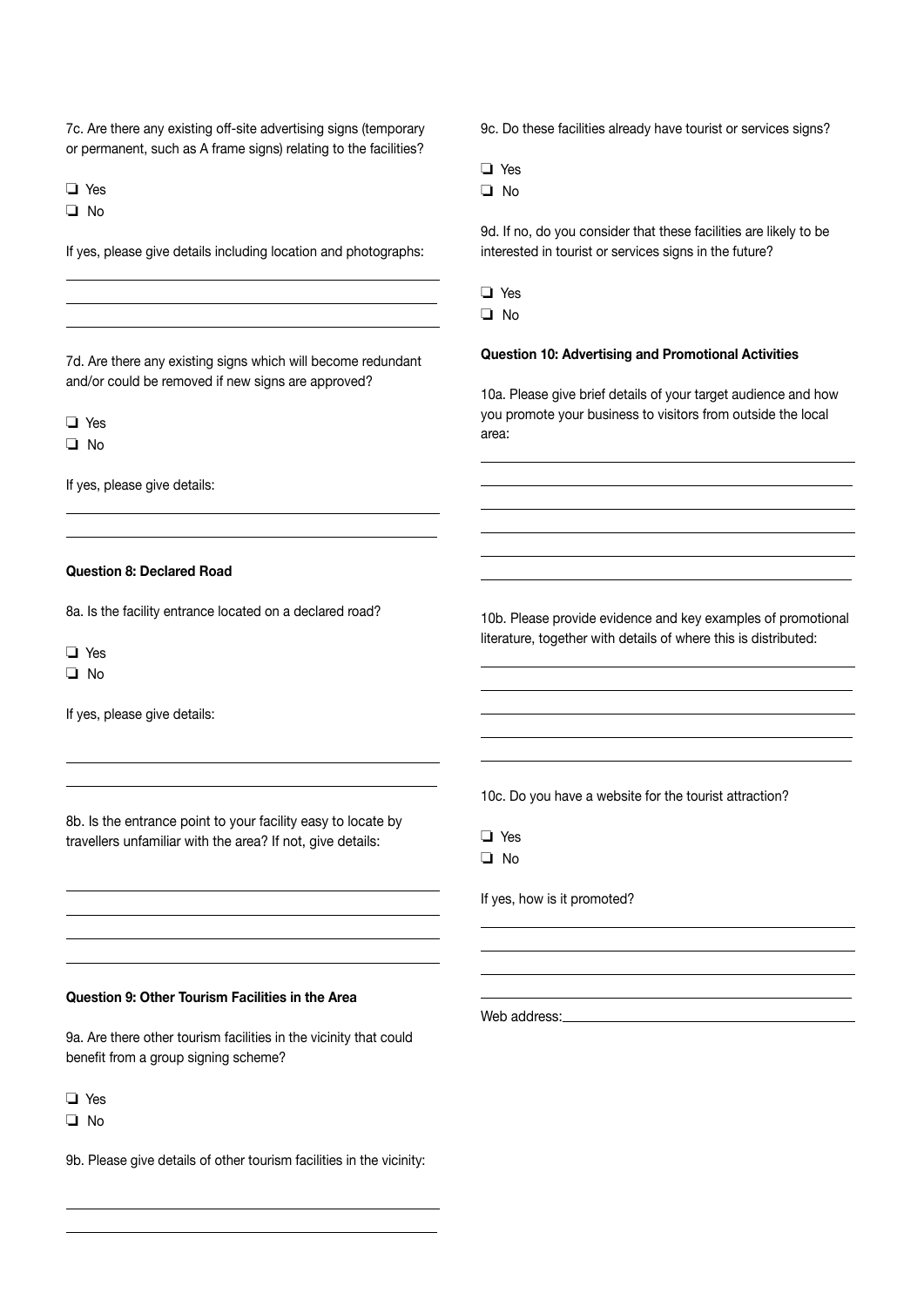10d. Are details of your tourist attraction, including opening times and directions, available to visitors at the nearest accredited Visitor Information Centre?

 $\Box$  Yes

 $\Box$  No

 $\overline{a}$  $\overline{a}$  $\overline{a}$ 

 $\overline{a}$  $\overline{a}$  $\overline{a}$ 

If yes, please give details:

#### Question 11: Clear Directions to the Attraction

Please give brief details of maps or directions that you provide to visitors to assist their navigation to your attraction*:*

#### Question 12: Car Parking Facilities

Do you provide a parking area for coaches and other large vehicles?

 $\Box$  Yes

 $\Box$  No

 $\overline{a}$  $\overline{a}$ 

 $\overline{a}$  $\overline{a}$  $\overline{a}$  $\overline{a}$  $\overline{a}$ 

If yes, please give details:

#### Question 14: Open to Casual Visitors

Are the facilities open to the public without prior booking during normal opening times?

o Yes

 $\Box$  No

#### Question 15: Customer Service Training

Has at least one member of your visitor contact staff undertaken appropriate customer service training?

o Yes

 $\Box$  No

 $\overline{a}$  $\overline{a}$ 

If yes, please give details and submit evidence:

#### Question 16: Prior Consultation

Have you consulted with a Council or VicRoads' signing officer prior to submitting this application?

 $\Box$  No

 $\overline{a}$  $\overline{a}$ 

If yes, please give details and submit evidence:

#### Question 13: Normal Opening Times

Please specify the normal opening times of the tourist attraction. Give full details of day of the week, hours of the day, school holidays and public holidays.

 $\overline{a}$ 

#### Question 17: Licences and Approvals

Please provide evidence of relevant licences and approvals to operate as an establishment, including a copy of the original town planning permit and any subsequent amendments.

#### Question 18: Visitor Numbers

18a. Do you record the number of people who visit your tourist attraction?

| ×<br>M.<br>۰.<br>۰, |
|---------------------|
|---------------------|

 $\Box$  No

If yes, please indicate the annual visitor numbers for your attraction for the last 3 years:

Year 20\_\_\_ : \_\_\_\_\_\_\_\_\_\_\_\_\_\_

 $Year 20$  :

Year 20\_\_\_ : \_\_\_\_\_\_\_\_\_\_\_\_\_\_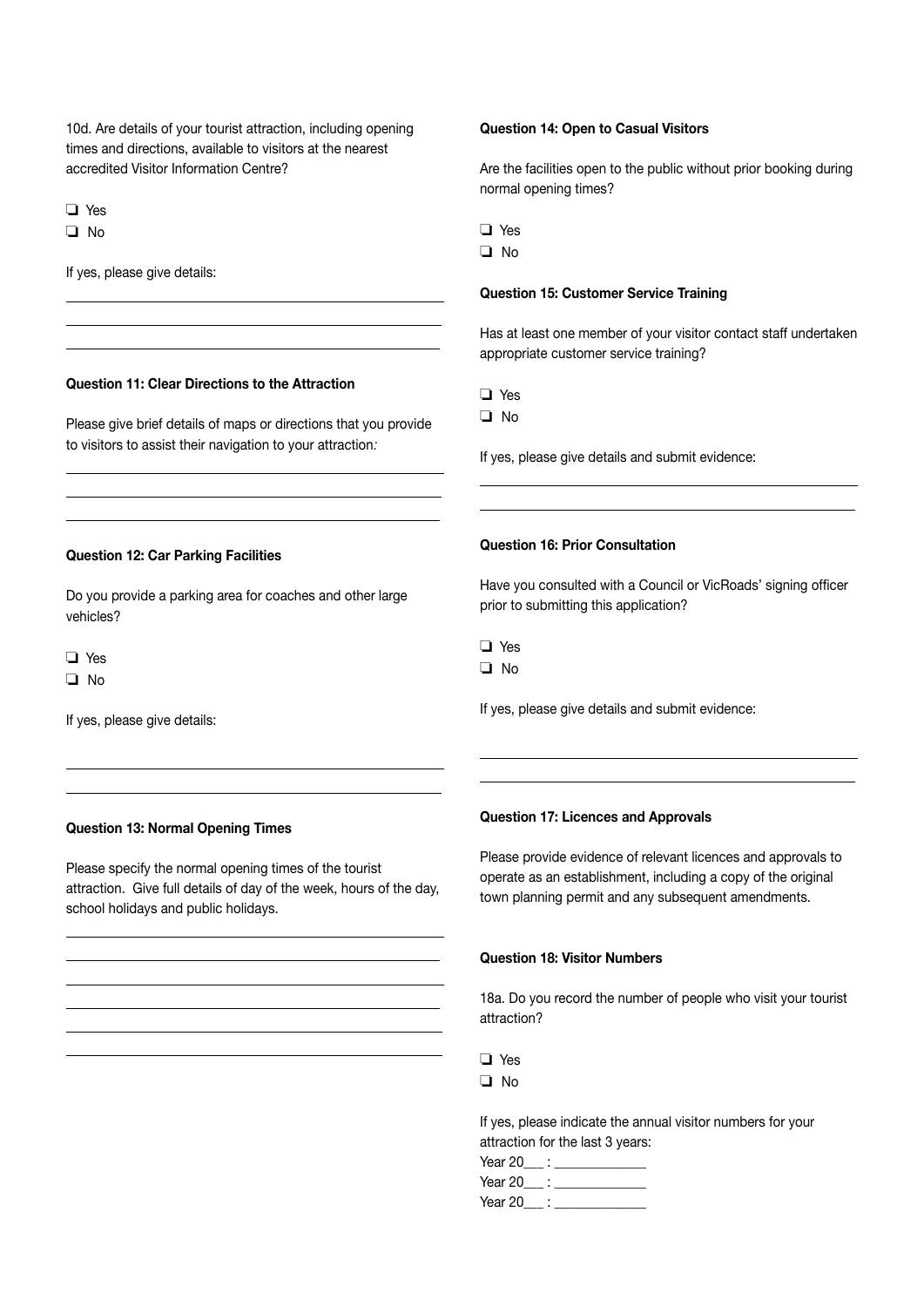18b. How are these visitor numbers collected?

#### Question 19: Substantive Tourism Experience

19a. What percentage of your annual revenue is generated from tourism activities?

 $\frac{1}{2}$ 

 $\overline{a}$  $\overline{a}$ 

19b. Does your business provide an educational experience or demonstrate the manufacture of goods or crafts, as distinct from retail sales or other use of the premises? For example, can the public watch a demonstration or display without necessarily making any purchases of the products or goods on offer?

 $\Box$  Yes  $\Box$  No

 $\overline{a}$ 

 $\overline{a}$ 

If yes, please give details:

#### Question 20: Local/Regional Tourism Association membership

Is your attraction a paid member of a local or regional tourism association?

| ×<br>۰, |  |
|---------|--|
|---------|--|

 $\overline{a}$  $\overline{a}$ 

If yes, please give details:

#### Question 21: Tourism Accreditation

Has your attraction gained tourism accreditation through a program formally recognised and endorsed by the Australian Tourism Accreditation Association (ATAA)?

| ۰.<br>۰, |
|----------|
|----------|

 $\Box$  No

 $\overline{a}$  $\overline{a}$ 

If yes, please give details:

19c. Is this experience available on a regular basis so as to enable advertising of the experience in your promotional activities?

 $\Box$  Yes  $\Box$  No

 $\overline{a}$  $\overline{a}$ 

If yes, please give details:

19d. Is the experience available during school holidays, public holidays and on at least one day of each weekend?

o Yes

 $\Box$  No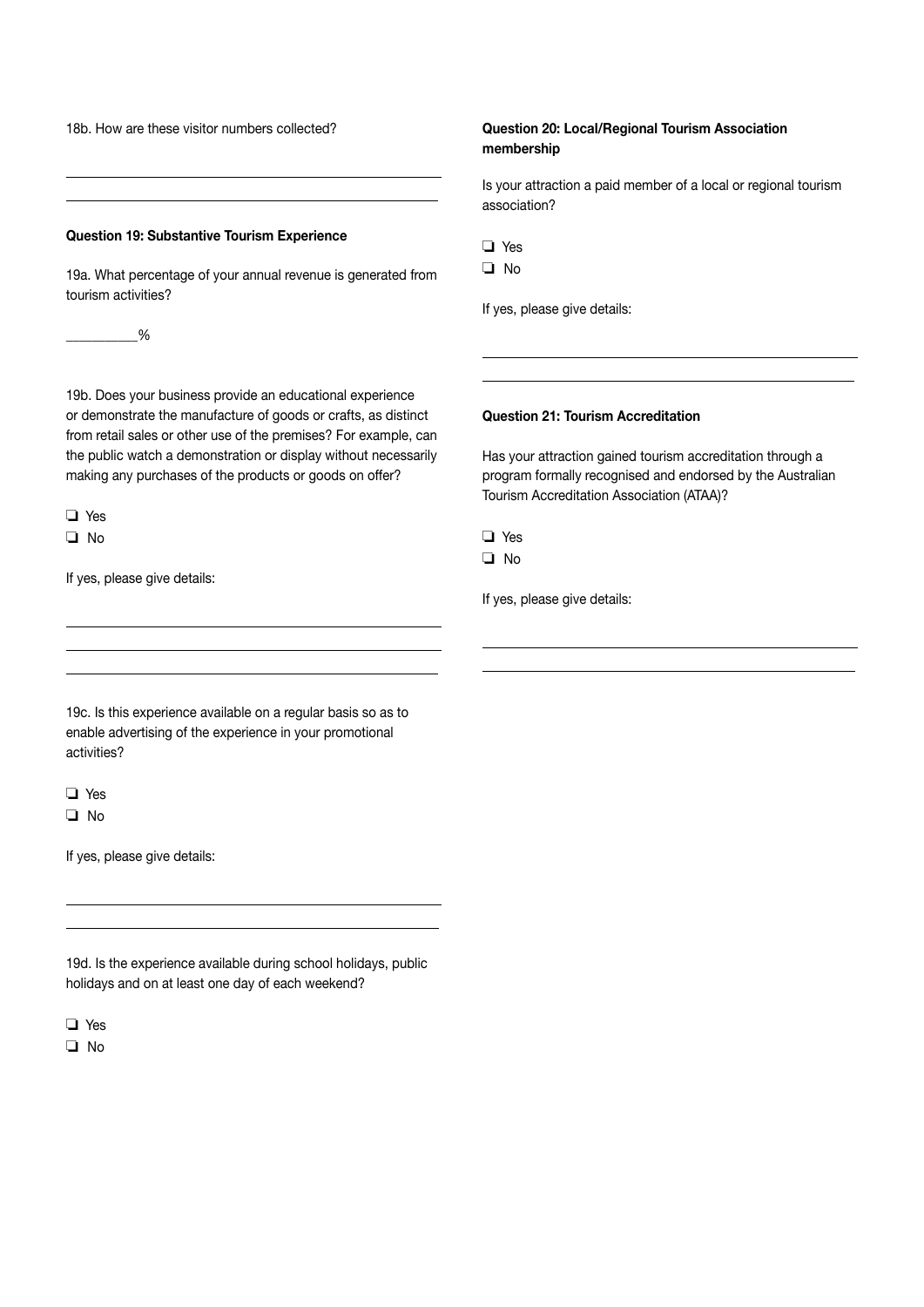# SECTION 2: Please complete if relevant to your attraction

## Art Galleries and Craft Outlets

Art galleries and craft outlets are signed as tourist attractions (white on brown) only when they can meet all the essential criteria in 9.2.1 of the Tourist Signing Guidelines and can fulfil any TWO of the following specific criteria:

- feature a resident artist/craftsperson;
- display a production process, together with associated explanatory information;
- provide exhibition space of more than 50 square metres; and
- more than 30% of the art/craft works on permanent display are of local and/or regional artists/craftspeople.

Does your attraction feature a resident artist/craftsperson?

o Yes

 $\Box$  No

 $\overline{a}$  $\overline{a}$ 

If yes, please give details:

How much exhibition space does the gallery or outlet have (specify in  $m^2$ )?

What percentage of the art/craft works on permanent display are of local and/or regional artists/craftspeople?

 $\%$ 

Does your attraction display a production process, together with associated explanatory information?

 $\Box$  Yes

 $\Box$  No

 $\overline{a}$  $\overline{a}$  $\overline{a}$  $\overline{a}$ 

If yes, please give details: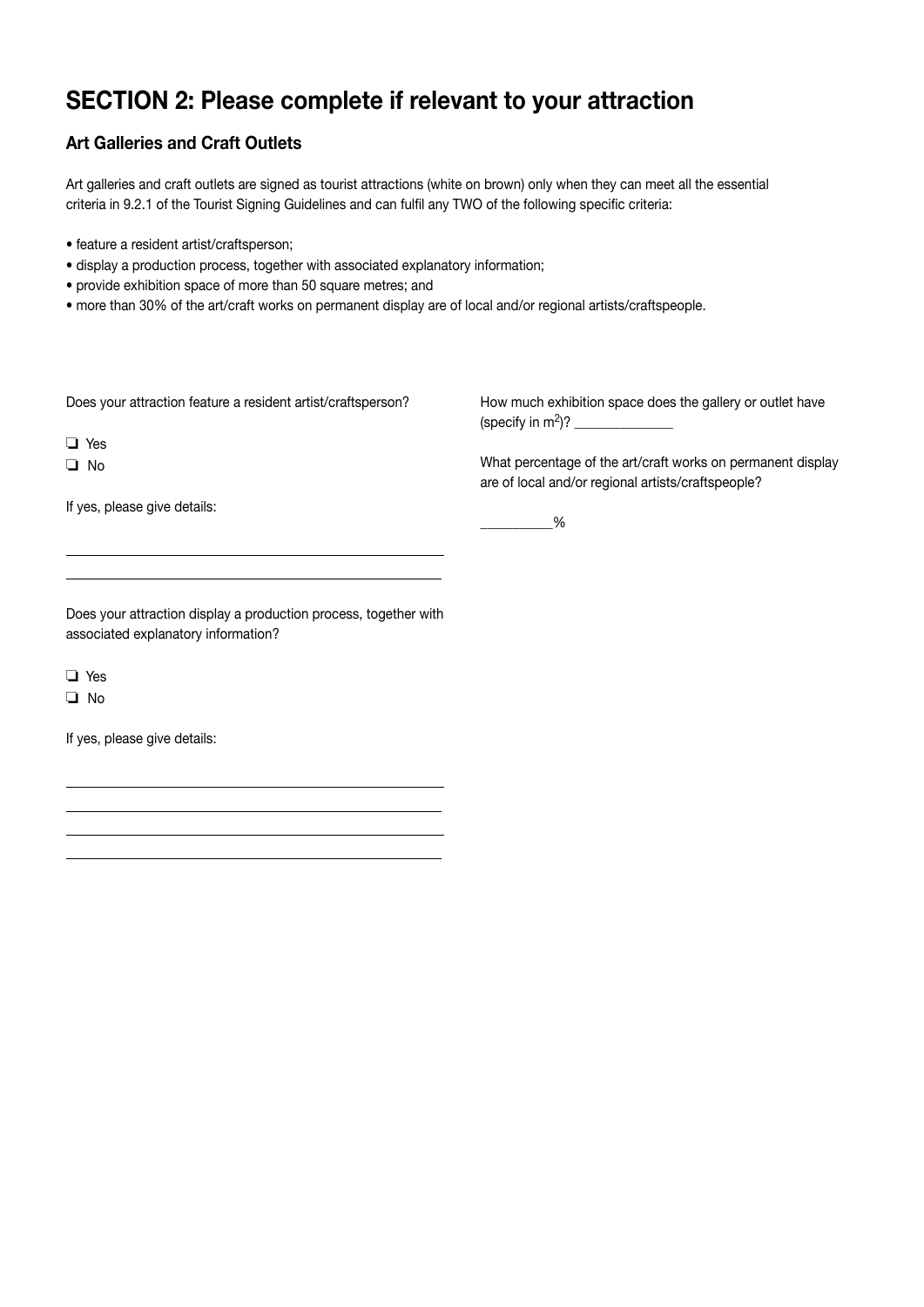### Museums and Historic Properties

 $\overline{a}$  $\overline{a}$  $\overline{a}$  $\overline{a}$ 

Historic sites and properties, principally those owned and/or operated by the National Trust of Australia, are eligible for tourist signing when they meet all the essential criteria in 9.2.1 of the Tourist Signing Guidelines, with the following modifications:

• in place of essential criteria 9.2.1(e), museums and historic properties are required to be open on weekends, public holidays and during school holiday periods;

> $\overline{a}$  $\overline{a}$  $\overline{a}$  $\overline{a}$

- museums and historic properties must provide supporting literature and interpretive material for the visitor;
- be owned or operated by the National Trust of Australia, or demonstrate equivalent tourism significance.

Please provide details of the relationship with the National Trust of Australia, or similar organisations.

Please provide details of the interpretive material available to explain the museum's theme or historic properties significance (i.e. copies of leaflets, brochures, etc)?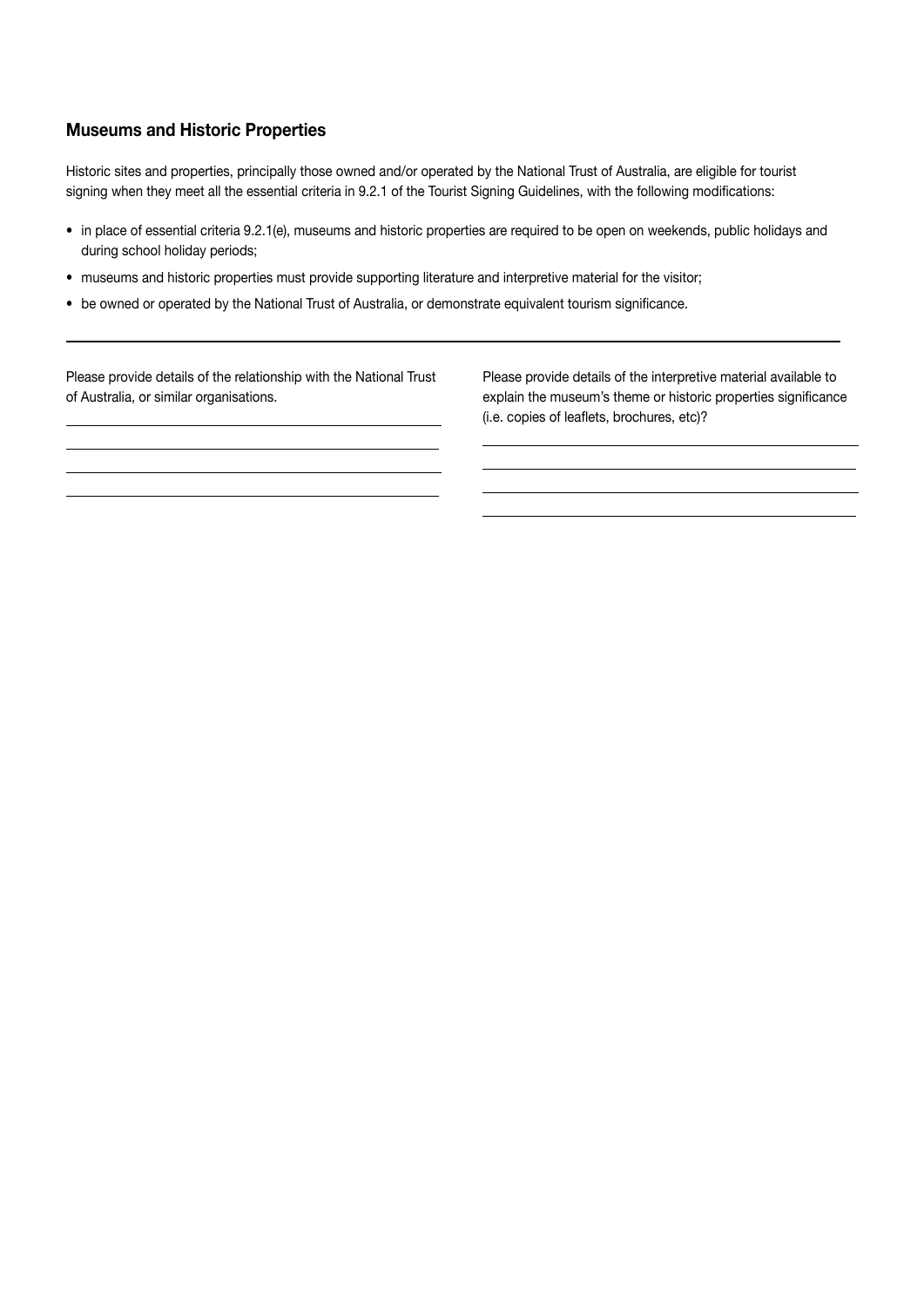## Primary and Secondary Industry-based Attractions

Factories, manufacturing plants and agricultural operations must:

- open during normal business hours 5 days per week, and preferably on weekends;
- provide guided tours to the general public at advertised times;
- display high quality interpretive material of the relevant agricultural or industrial process; and
- where appropriate, provide sampling of the product available as part of the visitor experience.

 $\overline{a}$  $\overline{a}$  $\overline{a}$ 

Please provide an outline of the guided tours available to visitors including the timetable:

 $\overline{a}$  $\overline{a}$  $\overline{a}$  $\overline{a}$  $\overline{a}$  $\overline{a}$  $\overline{a}$ 

 $\overline{a}$  $\overline{a}$  $\overline{a}$  $\overline{a}$  What opportunities to sample the produce are available to visitors?

Please provide details of the interpretive material available to explain the relevant agricultural or industrial process (i.e. copies of leaflets, brochures etc):